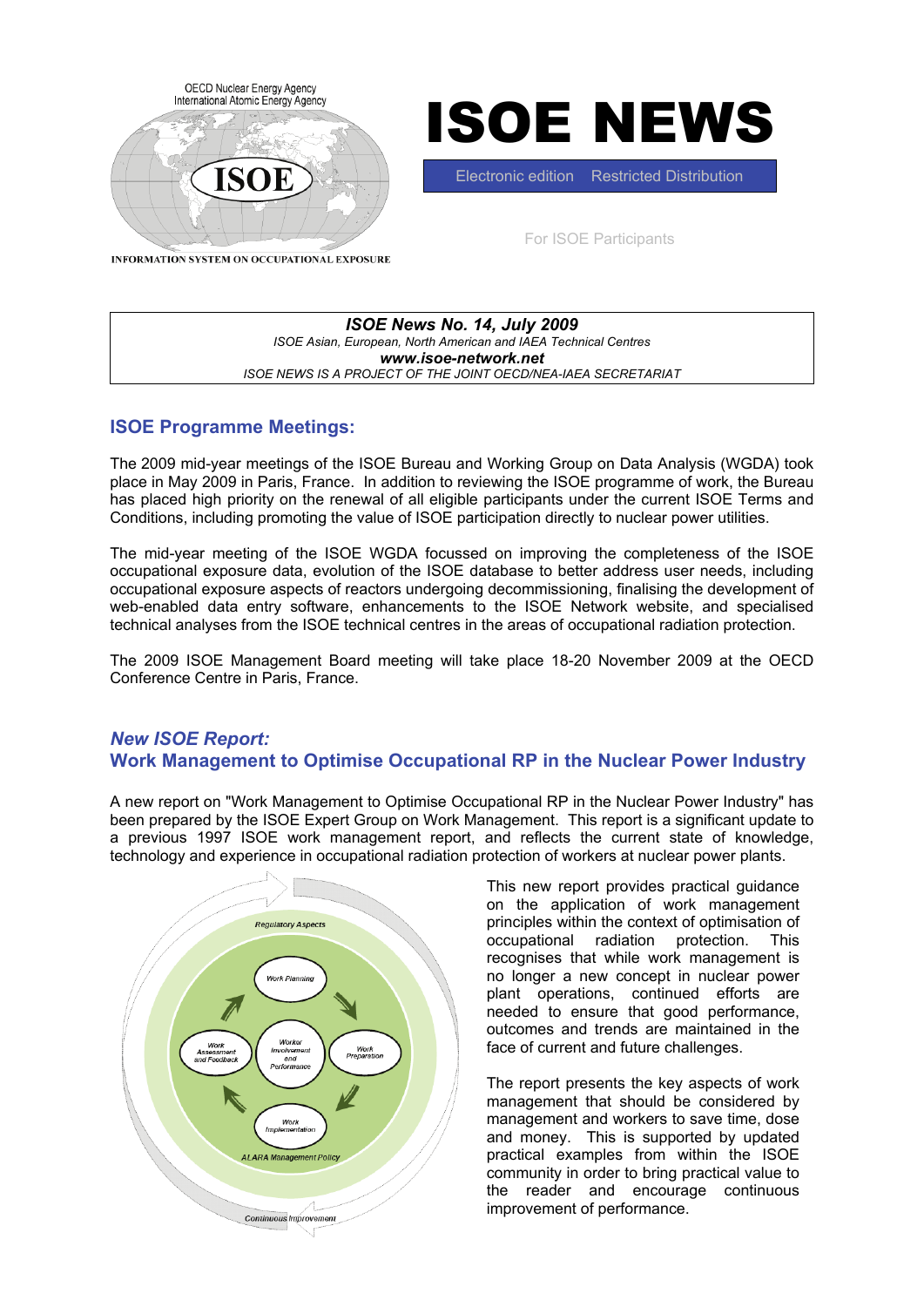The report will be available both in print form and as a e-book for download through the ISOE Network website. In advance of this, a few examples from the report are presented below.

## *An example of Work Management (Organisational ALARA) at Quad Cities NPP*

Quad Cities-1 NPP (USA) successfully reduced collective radiation exposure through an integrated approach focusing on the components of work management (or Organisational ALARA). Concerted efforts addressing source term reduction, equipment reliability, worker engagement and strategic planning have decreased collective dose to 1.9 person-Sv for the 2007 refuelling outage from a high of 8.6 person-Sv for the 2002 refuelling outage resulting from challenges created by chemistry transients affecting primary and secondary piping dose rates and by equipment challenges associated with the up-rating of the units.



## *Organisational ALARA Concepts*

Quad Cities-1 RPM proposed this pyramid of ALARA concepts for successful implementation of its Organisational ALARA policy, including from top to bottom:

- Strategic Planning
- Worker Engagement
- Equipment Reliability
- Source Term Reduction

Successful ALARA management actions at Quad Cities-1 include:

Source term reduction: Chemical decontaminations of recirculation piping and moisture separators; replacement of turbine blades containing Stellite-based erosion shields; use of a site exposure reduction charter with site vice-president signature approval/accountability: such as integration of chemistry parameters into site management vocabulary and daily discussion.

Equipment reliability: Power up-rate recovery to treat plant vibrations through diagnosis and treatment of underlying causes: steam dryer replacement increased capacity in concert with the uprated power; development of technical human performance philosophy and principles governing engineering activities that include exposure concerns; including dose as a required value in plant health committee discussions of modification prioritisation; and integration of dose into equipment reliability priory lists.

Worker engagement: Individual dose accountability established, including individual daily dose goals; radiation work permit trip tickets implemented, forcing determination and accounting of dose individually by entry.

Strategic planning: Fleet dose now monitored accounting for aggregate over/under performance; corporate ALARA Committee established with site ownership for dose at the plant manager level accountable to the senior vice president of operations; and long-term planning includes dose impacts of future jobs (out 5 years) as part of the decision-making process.

## *An example of management of shielding practices*

#### *Optimisation of lead shielding during outages*

At Beznau plant (Switzerland), biological shielding was originally only installed in maintenance and monitoring areas, and the quantity of lead used was very small. At the start of the 1990s, it was shown that the dose received by the person installing the lead shielding was very low compared to the dose saved by installing this shielding for other operators. The quantity of biological shielding installed for the outage has thus considerably increased to about 120 tonnes in 1999 for replacement of the steam generator in Unit 2. Until the start of the 2000s, 80 tonnes of lead were used on average for each outage. A new policy was then developed: installation of biological shielding only in areas where work is carried out during the outage. This policy has led to a reduction in the quantity of lead used to about 40 tonnes per outage without increasing the collective dose of the maintenance works.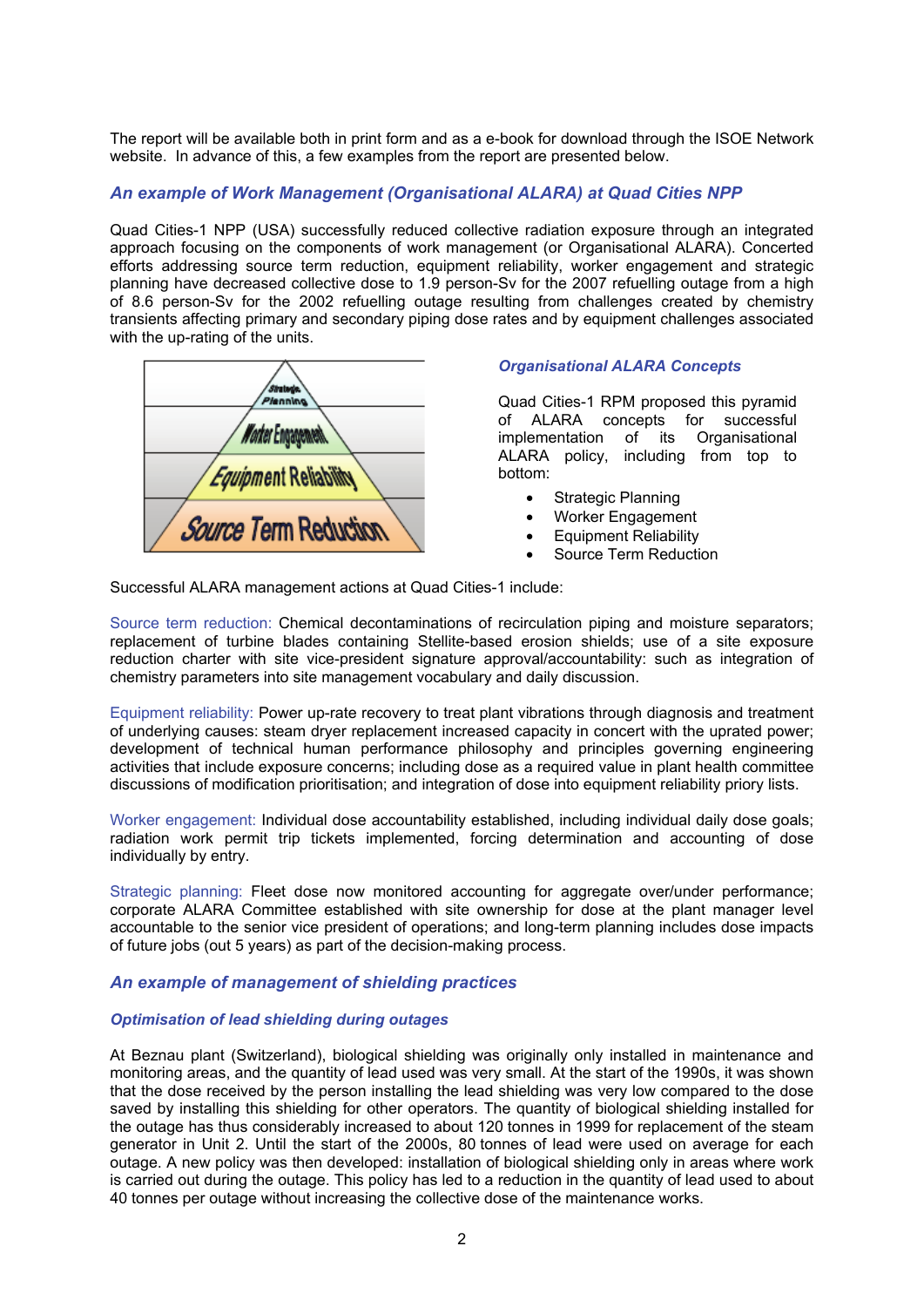#### *Cost-benefit analyses of shielding installation*

In some Asian nuclear power stations, cost-benefit analyses of shielding installation must be completed first as an engineering support for dose reductions. Lead blankets, mobile lead walls, lead bricks, tungsten sheets and water boxes are often used based on specific needs of systems, components and work environments.

#### *Fixed biological shielding*

At the Almaraz and Confrentes NPPs (Spain), fixed biological shielding is installed around piping and valves that contribute significantly to the ambient dose rate. Some of this shielding is equipped with access hatches to enable opening or checking of valves. As a consequence, minimal biological shielding (around 6 tonnes) is installed during unit outages.

#### *New shielding materials*

At Pickering B NGS (Canada), the application of new shielding materials is driven by the need for lighter, more effective radiation attenuating materials to augment traditional PVC lead bags. Latest attenuating materials include a homogenous mixture of 50 – 200 micron tungsten particles distributed in an elastic silicon matrix, enabling the production of mouldable sections that provide flexibility in shielding radiation on irregular shapes.

#### *CANDU reactor face shielding*



Also at Pickering B NGS, a ReactorShield cap was developed as a shielding device (square in shape) which is made of lead alloy sandwiched between 2 pieces of plastic. This configuration minimises the gaps between adjacent pieces once installed. ReactorShield caps have been demonstrated to provide excellent and consistent reduction of general radiation fields and streaming radiation emanating from the face. This shielding has been used with success during previous pressure tube replacement campaigns.

#### *Shielding installation during outages*

At Doel NPP (Belgium), the personnel assigned to install biological shielding are extremely well qualified and trained. The company to which they belong has prepared, over a number of years, a standard programme for installing biological shielding at the start of a unit outage. Its operatives are also radiation protection workers.

#### *Shielding for reactor vessel internals replacement*

At Ikata NPP (Japan), a reactor vessel (RV) internals replacement was accomplished in a PWR for the first time in the world in 2004. A special temporary shielding was developed for this procedure, as well as for the RV shroud replacement at Fukushima Daiichi BWR Unit 3.

## *Example of ALARA Shielding Studies*

EDF (France) has developed a methodology based on its PANTHERE dose rates modelling software to define the optimal scenario for shielding installation on primary loop circuits. This methodology has been applied on several 900 MWe plants. A dose saving of about 30% can be obtained on the works performed in these areas.

In the past years, ALARA studies performed were quite simple and empirical, mostly based on feedback experience and common sense. These solutions are efficient for simple cases when the exposure situations are not complex. EDF now uses its national corporate engineering as a support for its NPPs to perform modelling studies and to provide an optimised scenario.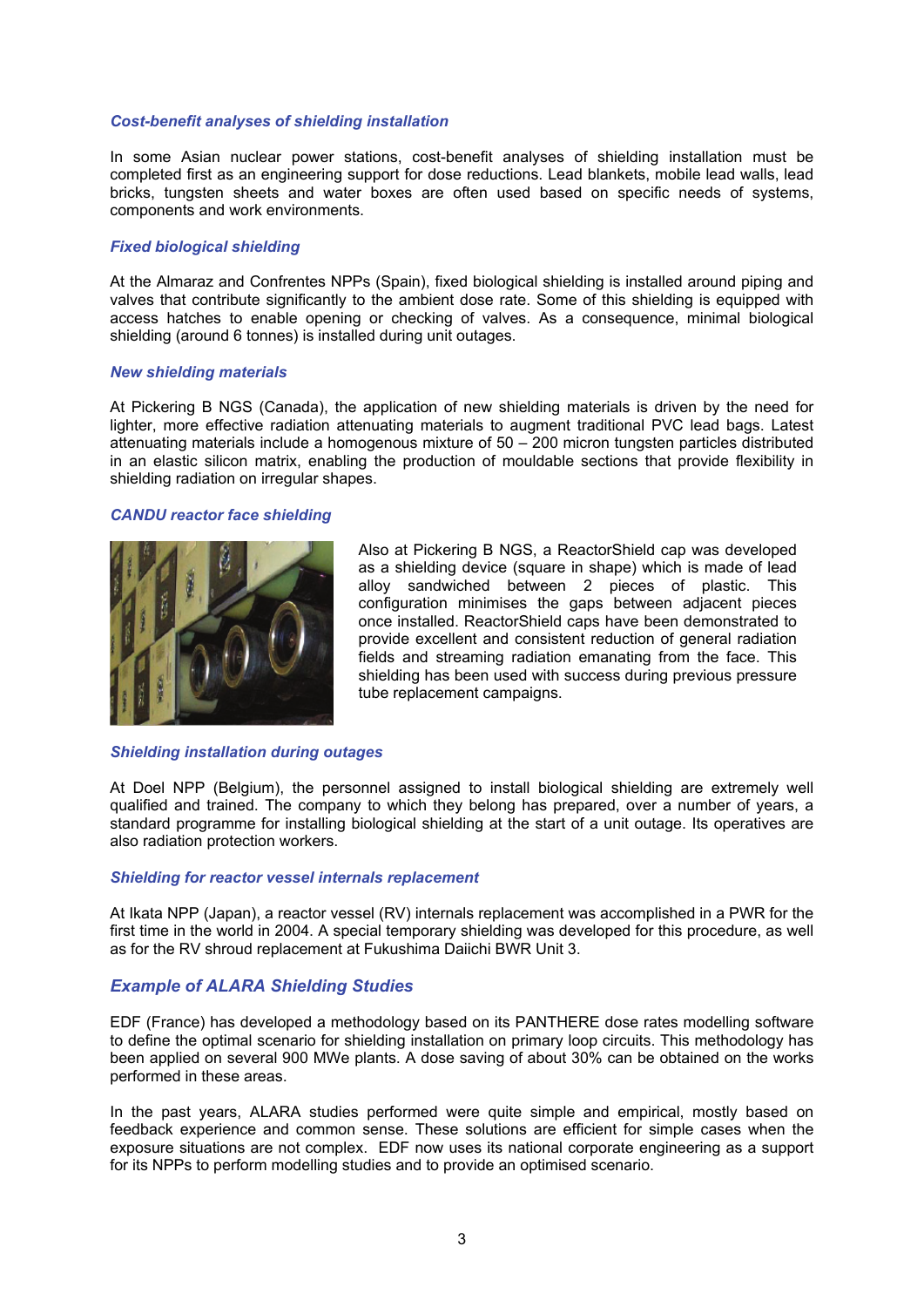

Using the PANTHERE-RP 3D radioprotection software, a geometric model based on installation design maps and isometric drawings is prepared by CAD specialists. Radiation sources and their activities are fed into the model. A generic radiological spectrum is used to define the activity of each source, which is updated annually through in-site measurement campaigns. Measurements are also carried out on sources of interest at contact and at 0.5 m distance. The software inputs take into account, for each planned outage activity, ambient dose rate, access areas, etc, as "reception points".

The programme calculates a generic dose rate matrix (no water, no shielding, no thermal insulation) to assess dose rates coming from each source for each reception point. The on-site measurements and data related to the real environment are fed into the software to calculate an updated on-site dose rate matrix. Each possible RP option (water level management, system flushing, biological shielding, equipment removal, etc) is characterised. The number of persons, time of exposure, and best planning time -period are also stated.



Some steps need to be validated and implemented on-site. This methodology and tool is still theoretical and the goal is to achieve an industrial ALARA approach. Using this tool, it may be possible to calculate the dose rate reduction coefficient for each RP option with respect to each source and workstation related to maintenance and shielding. The results are also displayed in a matrix for each option.

This approach and the software tool, which will help NPPs to analyse the optimal shielding protection, will be used in the 2010 outage of Tricastin NPP.

## **ISOE Network Website (www.isoe-network.net): Migration of the ISOE 1 Questionnaire input module to the ISOE Network**

The ISOE 1 data input module and ISOEDAT database have been migrated from the CD-based system (under Microsoft ACCESS) to the ISOE Network website. Currently, ISOE participants can use the ISOE data analysis module, MADRAS, on-line through the ISOE Network. By the end of 2009, it will also be possible for ISOE participants to enter their data for the ISOE 1 Questionnaire into the global database simply by using a web browser.

#### *What is new?*

**Data entry:** Authorised ISOE participants will be able to submit their annual ISOE 1 data through a web-based interface accessible through the ISOE Network website. Authorisation to submit data through the web data entry system is based on the nomination of authorised persons in each country for data entry and validation.

**Data validation:** As with the current system, all submitted data will be validated prior to being made available to the global ISOE community. Under the new application, validation will occur via the web interface. Validation of entered data can be performed at different levels according to the direction of each participating utility: plant, utility, country, Technical Centre, ETC (administrator). The level for data entry and validation is the choice of each participating user. However, there is a minimum validation process: plant or utility / Technical Centre / ETC.

Once the data receives final validation by the ETC, it becomes accessible on the ISOE Network website to all registered users for viewing and benchmark analyses (MADRAS Analyses), subject to their data permissions as participating utility or authority.